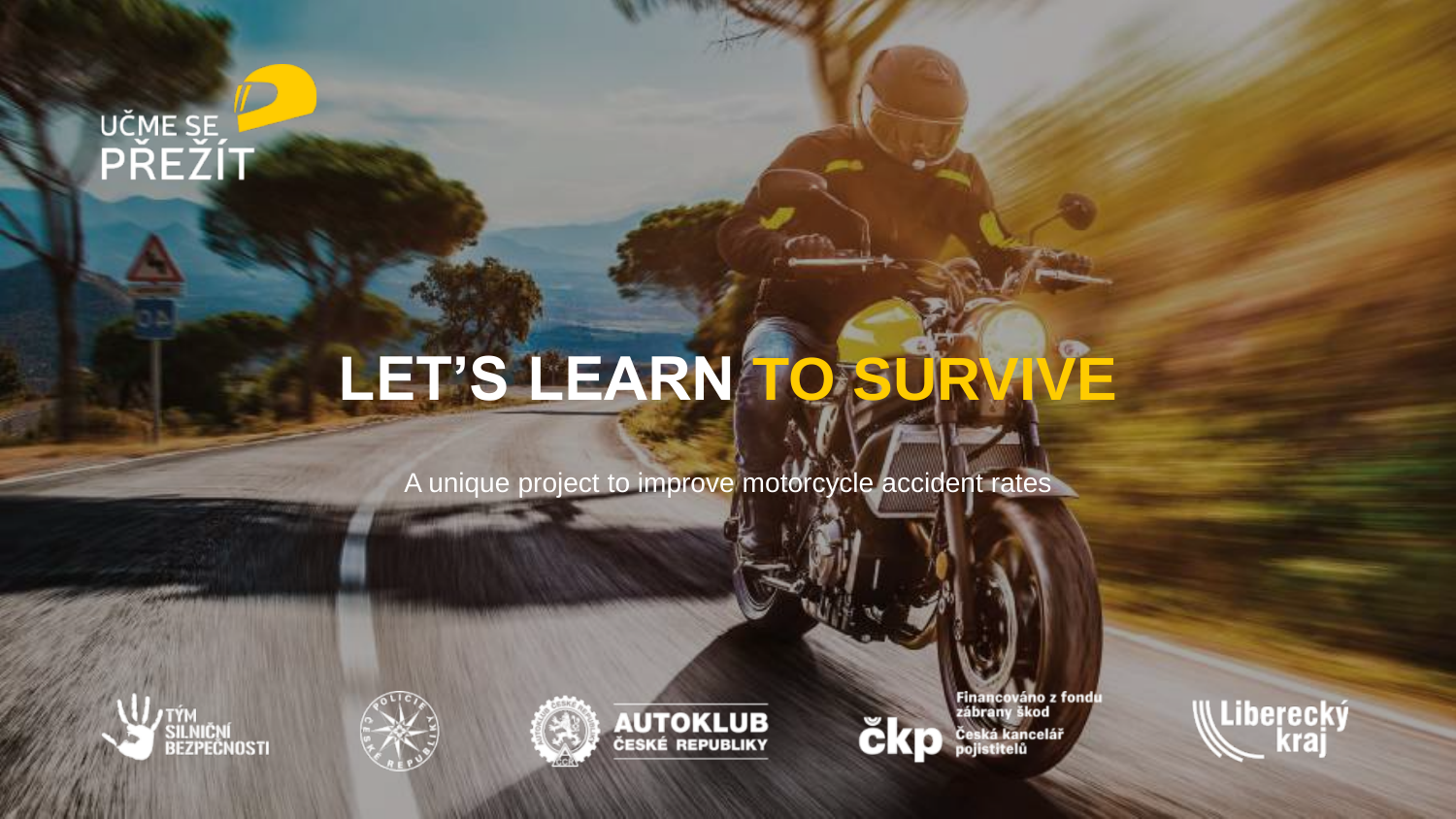### **WHY IS THE PROJECT IMPORTANT**

- High number of killed and seriously injured motorcyclists.
- Increasing number of motorcycles and motorcyclists
- The lack of information about the issue and the low level of tolerance and consideration from other road users
- Unfulfilled targets of the national strategy in reducing the number of killed and seriously injured road users
- Not always good schooling and thorough exams in driving schools
- Lack of post-graduate training for motorcyclists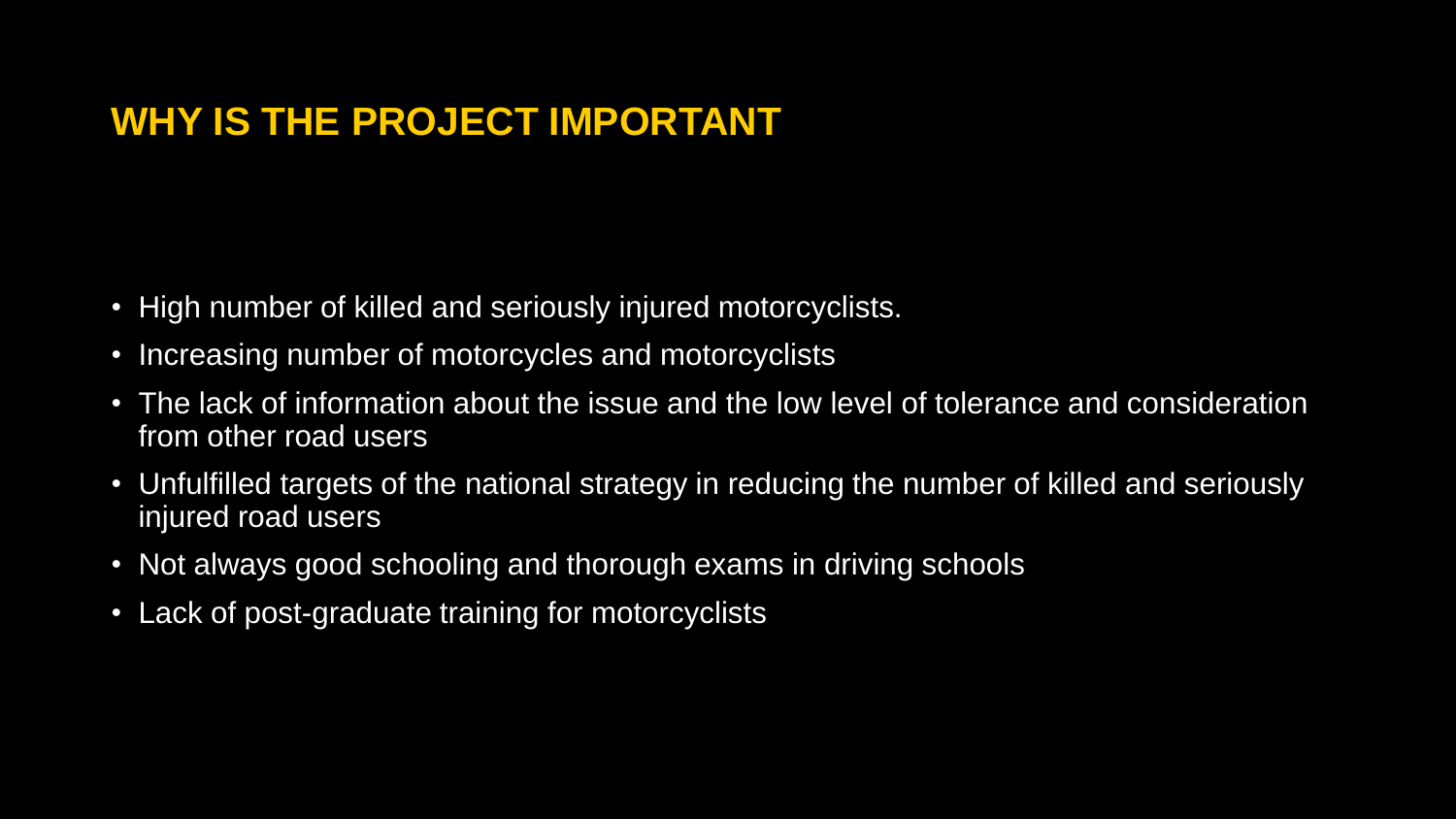### **THE HISTORY OF THE PROJECT**

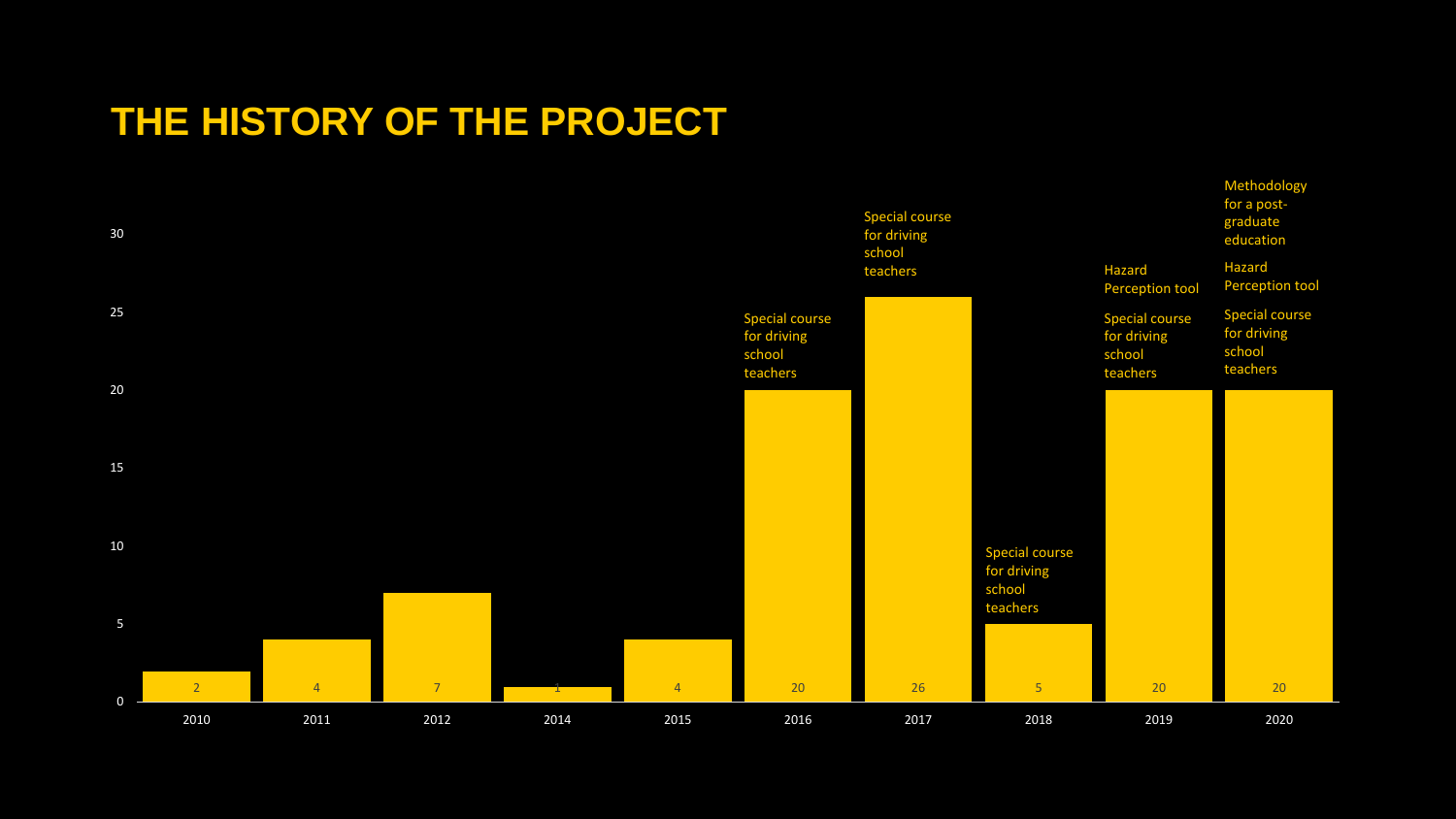**Project activities**<br>One-day courses for 36 to 60 motorcyclists<br>on polygons in the Czech Republic on polygons in the Czech Republic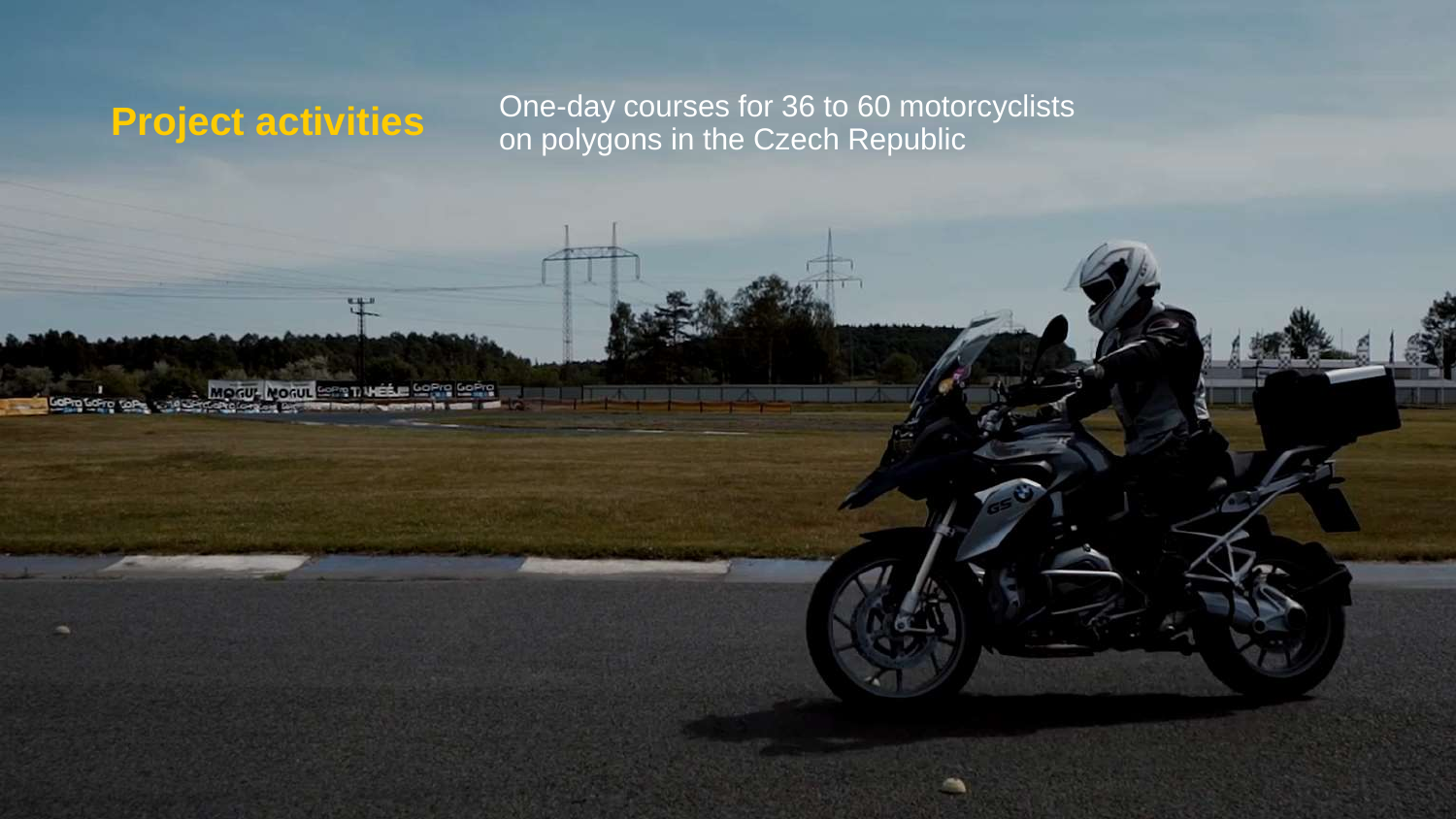### **Project activities**

Special seminar and course for driving school teachers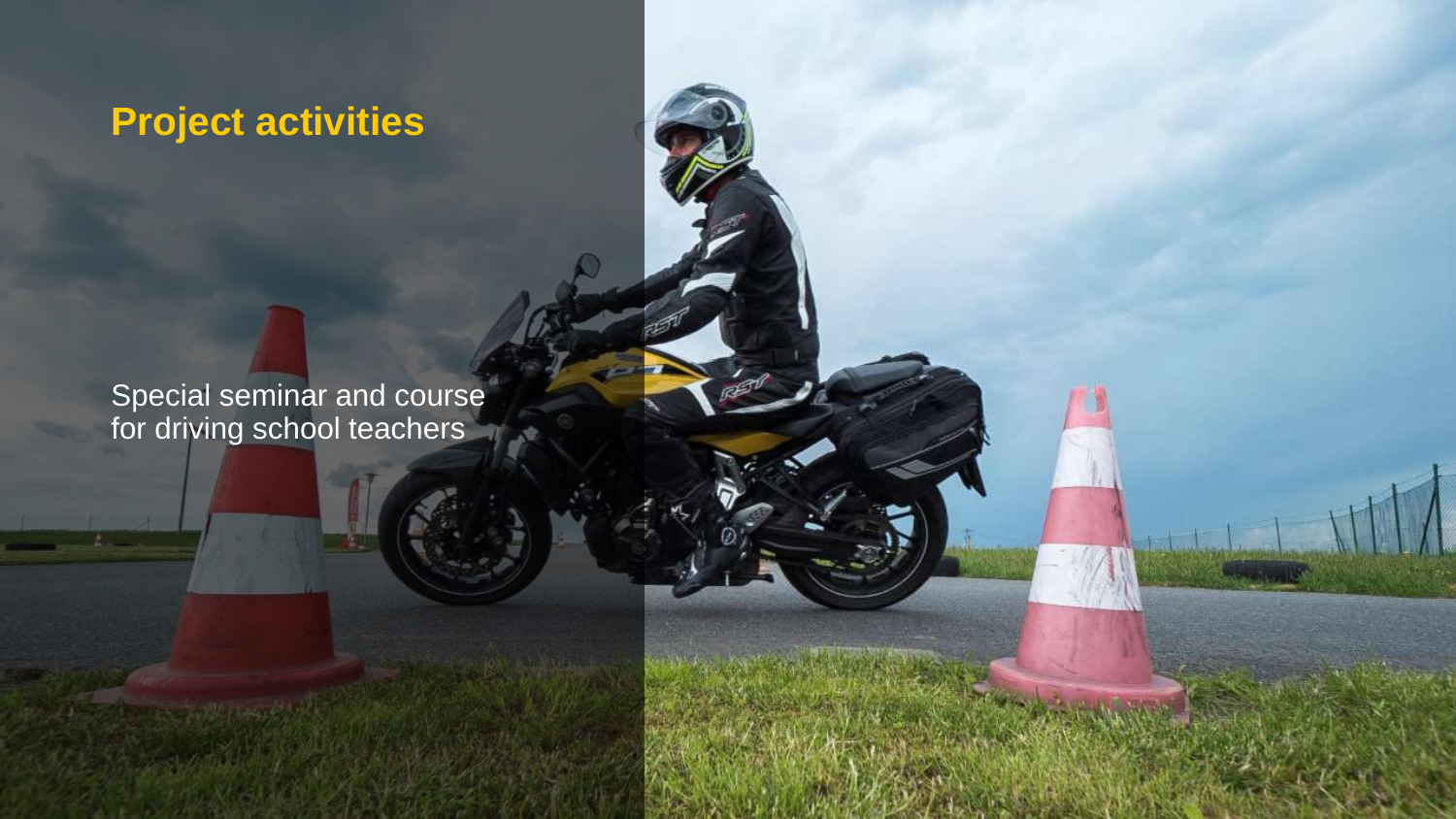**Project activities**<br>Men rick points for motorcycle in the Czeeh Benu Map risk points for motorcyclists in the Czech Republic

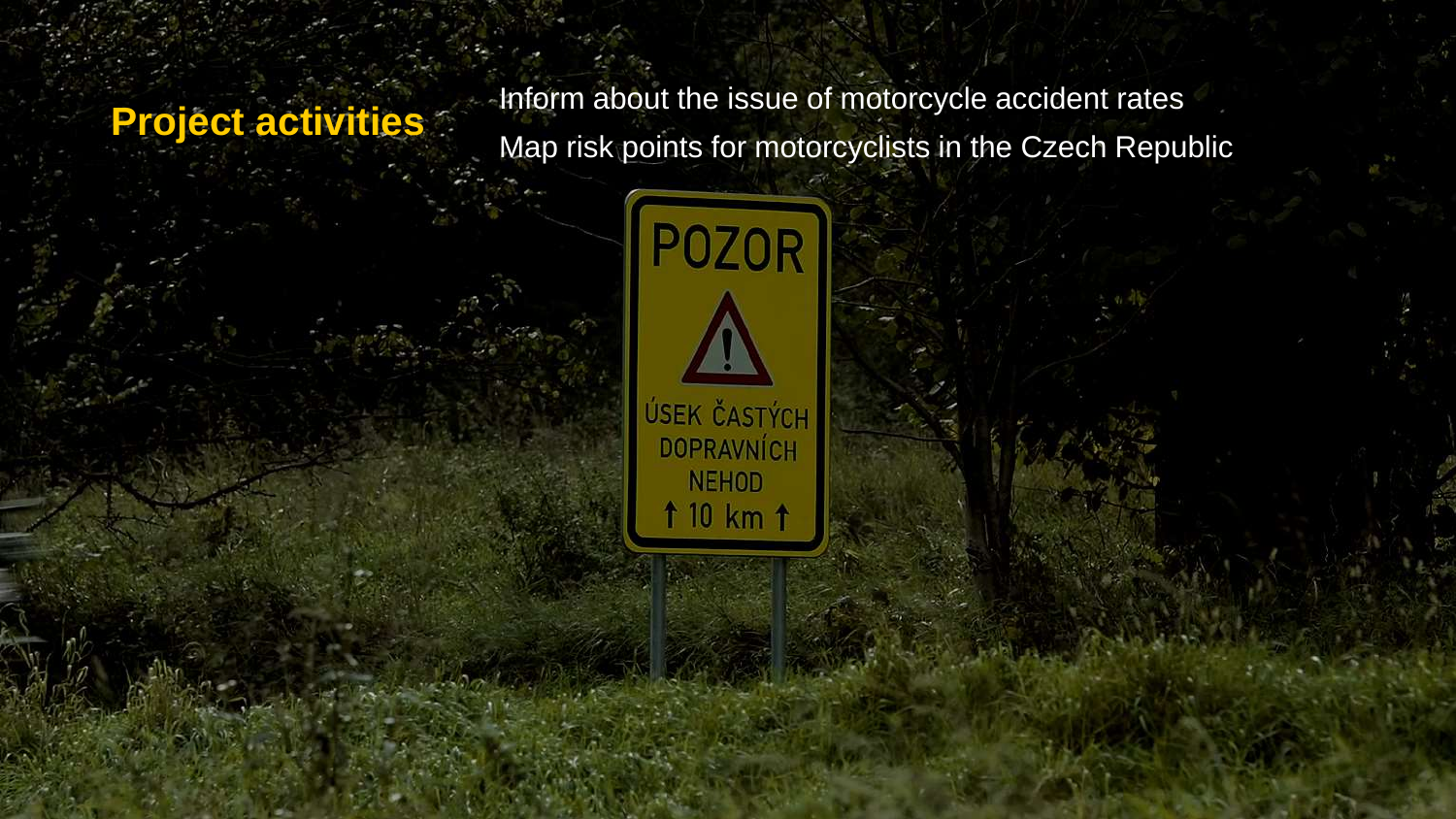### **Project activities** New teaching tools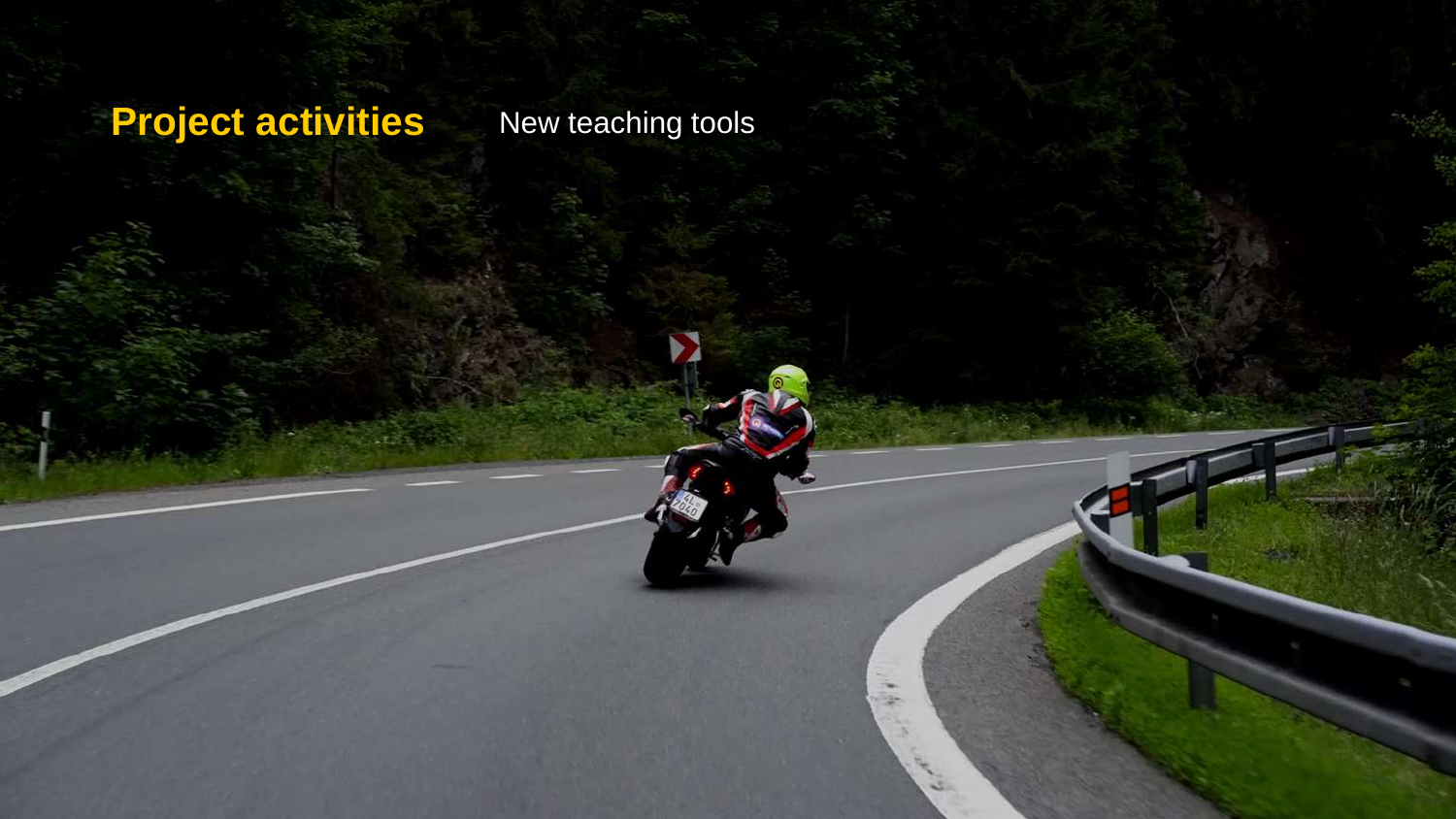### **Project activities**

Support for post-graduate training of motorcyclists

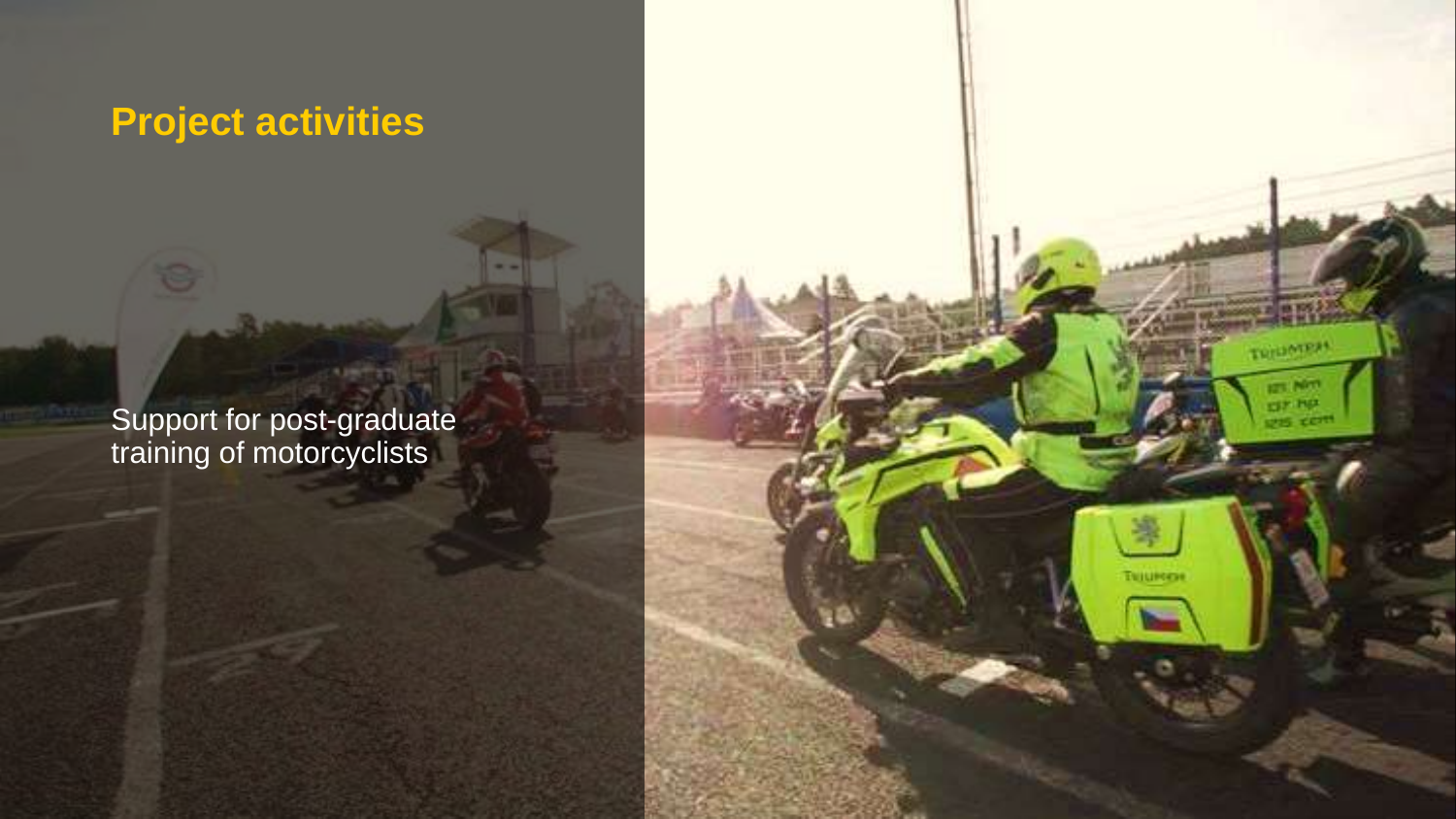### **Project activities**

Multiplication of activities